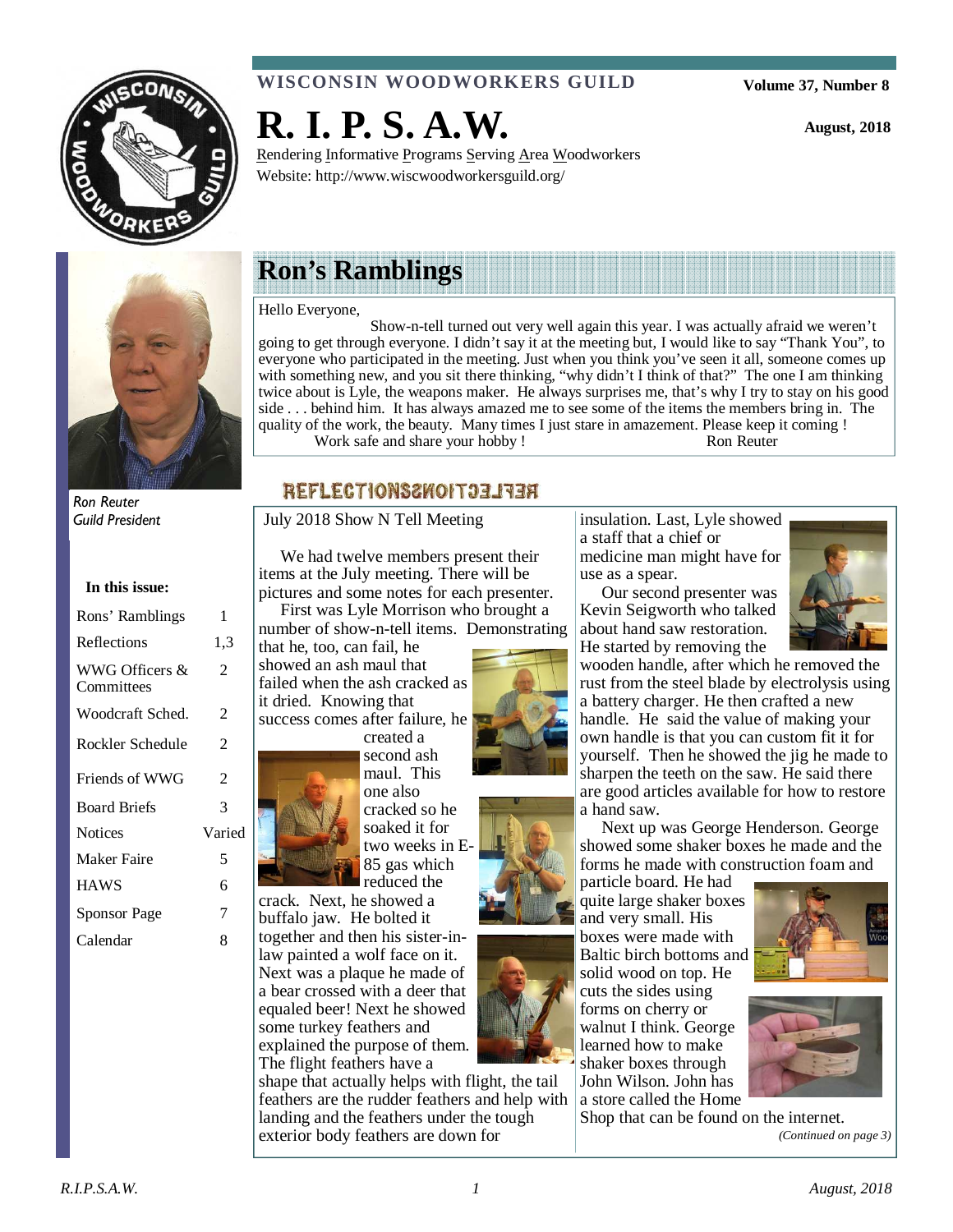|                                  | <b>WWG Officers &amp; Directors</b>                  |              |
|----------------------------------|------------------------------------------------------|--------------|
| <b>President</b>                 | <b>Ron Reuter</b>                                    | 262/784-5877 |
|                                  | ronbo439@yahoo.com                                   |              |
| <b>Vice President Greg Waldo</b> |                                                      | 414/769-1553 |
|                                  | Waldog1050@sbcglobal.net                             |              |
| <b>Treasurer</b>                 | Andy Wagner 414/327-7505<br>yxandy2001@sbcglobal.net |              |
|                                  |                                                      |              |
| <b>Secretary</b>                 | Jack Zbiegien, Sr. 262/483-8522                      |              |
|                                  | zbiegien@zbie.com                                    |              |
| Membership                       | <b>Ron Pederson</b>                                  | 262/442-4089 |
| <b>Director</b>                  | rpederson9561@gmailcom                               |              |
| Program                          | <b>Jay Pilling</b>                                   | 414/425-5692 |
| <b>Director</b>                  | Jaypilling537@gmail.com                              |              |
|                                  | <b>WWG Committees</b>                                |              |
| <b>Audio/Video</b>               | <b>Jerry Anson</b>                                   | 414/453-4537 |
|                                  | janson@wi.rr.com                                     |              |
|                                  | <b>Tom Hipsak</b><br>thipsak $@$ wi.rr.com           | 262/865-8512 |
| <b>Publications</b>              | Leila Crandall-Frink 414/453-4118                    |              |
|                                  | leila.frink@gmail.com                                |              |
|                                  | <b>Don Doss</b>                                      | 414/281-2854 |
|                                  | FourPartHarmony@att.net                              |              |
|                                  | <b>Dave Drickhamer</b>                               | 414/852-1498 |
|                                  | dldrick@gmail.com                                    |              |
| <b>Raffles</b>                   | <b>Jim Schlarb</b>                                   | 262/968-4830 |
| <b>Toy Chairman Norm Lange</b>   |                                                      | 920/474-7183 |
|                                  | glfinman@mailbox.org                                 |              |
| <b>Bee Houses</b>                | <b>Lyle Husar</b>                                    | 262/542-0043 |
|                                  | lylehusar@yahoo.com                                  |              |
| Webmaster                        | <b>Dave Steingart</b>                                | 414/688-7078 |
|                                  | dasteingart@yahoo.com                                |              |
| Librarian                        | <b>Chris Reuter</b><br>ronbo439@yahoo.com            | 414/688-7078 |

# **Friends of the Wisconsin Woodworkers Guild**

**Homestead Finishing Products**, Cleveland, OH (216) 631-5309 www.homesteadfinishing.com

**Rockler's (The Woodworker's Store)** 1725 S 108th St, West Allis, (414) 774-1882

**Neu's Hardware Tools Paint,** N95W16915 Falls Parkway, Menomonee Falls, WI 53051, Phone: 262- 251-6550

**Woodcraft,** 14115 W. Greenfield Ave., New Berlin, WI 53151, Phone: (262) 785-6770

**Woodline USA** (800) 472-6950

# *MEMBER BENEFIT:*

**Show your Guild Membership Card and enjoy a 10% discount on many items at Rockler's, Woodcraft and Woodline. Contact stores for details.** 

# **Rockler Class Schedule - Tuition assessed**

- Sharpening Lathe Tools Milwaukee, August 11, 2018 at 12:00 PM
- Sharpening lathe Tools Milwaukee, August 14, 2018 at 9:00 AM
- Beginners Bowl Class Milwaukee, August 25, 2018 at 9:00 AM

# **Rockler Demonstrations**

- 8/4/2018 Box Joint Joinery 11AM, Build a beautiful box using the Rockler Box Joint Jig.
- 8/11/2018 Cross Lap Joinery 11AM, Come see us build a project using the new Rockler Cross Lap Jig.
- 8/18/2018 Traditional Hand Tool Techniques 11AM, Learn traditional hand tool techniques, featuring Bench Dog Hand Planes.
- 8/25/2018 Router Table Techniques 11AM, We'll show off all the features and benefits of the brand new Rockler Benchtop Router Table.

*All Rockler classes and demos are held at Rockler Woodworking & Hardware, 1725 S 108th St., West Al-For further details, call them at 414-774-1882.* 

# **Woodcraft Class Schedule - Tuition assessed**

- How to Make A Butterfly Inlay with: Chris Kraemer, Thursday, August 2, 6 PM - 9 PM
- Turn A Lidded Box with: Marv Bollman, Sunday, August 5, 10 AM - 4 PM
- Make A Crown Molding Shelf with: Chris Kraemer, Part 1: Monday, August 6, 6 PM - 9 PM, Part 2: Monday, August 13, 6 PM - 9 PM
- Woodworking For Women with: Dan McClanahan, Wednesday, August 8, 5 PM - 9 PM
- Bandsaw Box with: Tom Yapundich, Thursday, August 9, 6 PM - 9 PM
- Introduction To Pen Turning Turn A Wallstreet II Ballpoint Pen. with: Chris Kraemer, Thursday, August 16, 6 PM - 9 PM
- Introduction To Wood Turning with: Marv Bollman, Sunday, August 19, 10 AM - 3 PM
- Basic Router Techniques with: Dan McClanahan, Wednesday, August 22, 6 PM - 9 PM
- Introduction To The Shark HD4 CNC Machine with: Randy Pallister, Thursday, August 23, 12 PM - 3 PM

# **Woodcraft Demonstrations**

Finishing Choices: Water Based vs Oil Based, Brush vs Spray, Saturday, August 11, 1 PM Router Selection, Saturday August 18, 1 PM

*All Woodcraft classes and demos are held at Woodcraft of Milwaukee: 14115 W. Greenfield Ave., New Berlin. For further details, call them at 262-765- 6770.*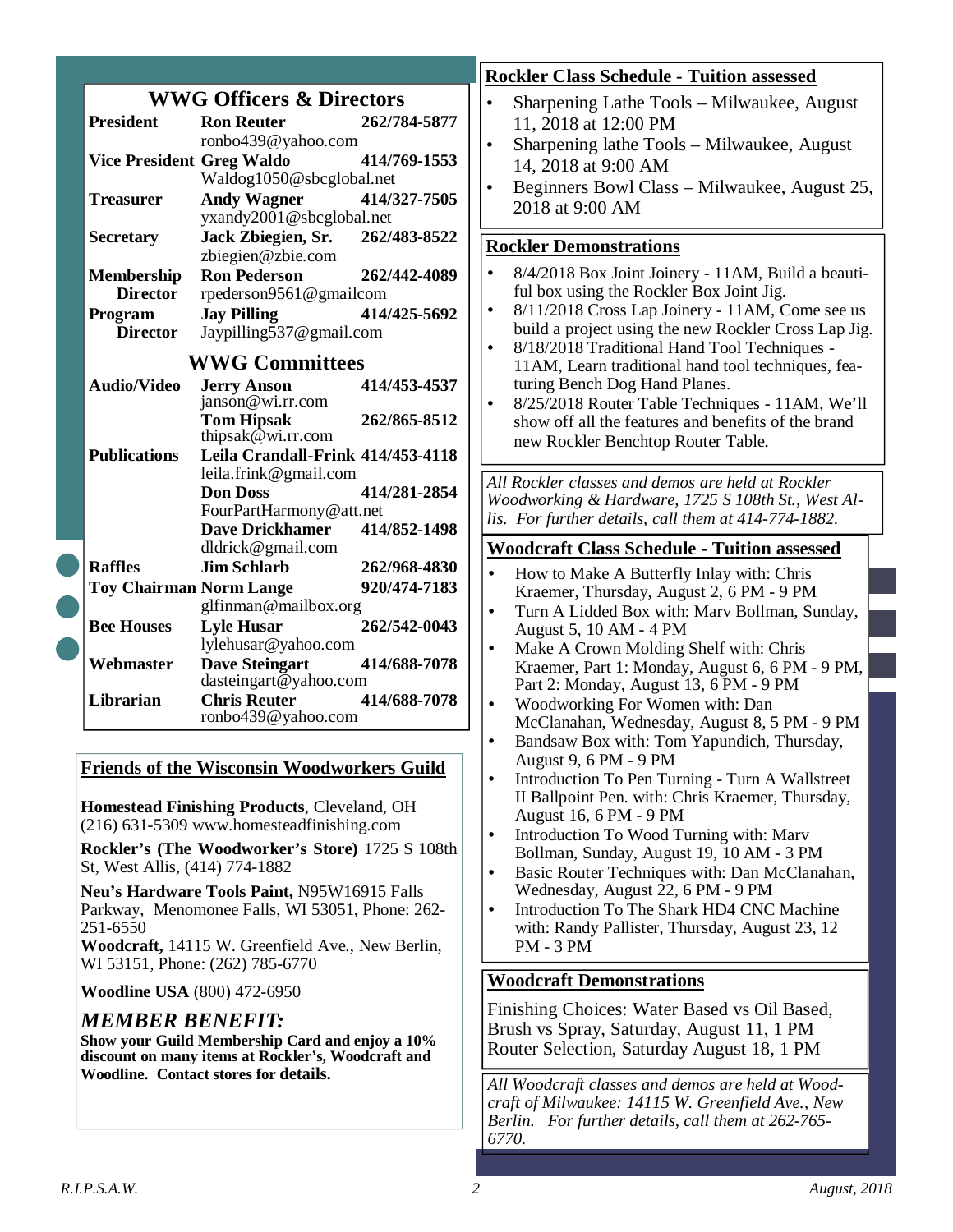### **Wisconsin Woodworkers' Guild Board Meeting Notes**

*June 28, 2018*  Guild Meeting Room, Woodcraft Basement, 6:30 pm start.

**ATTENDEES**: Ron Reuter, Greg Waldo, Jay Pilling, Don Doss, Jerry Anson, Tom Masnica, Jack Zbiegien, Sr.

**MEMBERSHIP:** There were 52 members present at the 06-07-18 meeting.

**NOTES**: Ron Reuter started the meeting with the note that Andy Wagner is back in the hospital, dealing with his medical issues. The Board sends their best wishes to Andy and his family. The Workbench project status was reviewed and the next session planned. Fee structures for future workshops were reviewed. The Guild will participate in the upcoming Makers Faire at State Park. Elections for the coming year were discussed and planned: all current incumbents have agreed to return; nominations will be requested at the July general meeting.

*A reminder that all items for publication in* R.I.P.S.A.W. *should be sent to both Leila Crandall-Frink (leila.frink@gmail.com) and Don Doss (FourPartHarmony@att.net).* 

#### *(Continued from page 1)*

 Jay Pilling came next to show a chisel he restored. He bought the chisel for 50 cents at a rummage sale. He put a new handle on the chisel. He made the ferule himself using a trampoline spring. He removed the rust using electrolysis.

 Steve Hall showed us a music stand he made using a Sam Maloof design, It is beautiful and works quite well to hold music. Steve said it took him a month to make it. Next, he showed us an equally effective music holder. This second one took 20 minutes to make. Love your great sense of humor Steve!

 Eric was our sixth presenter with his homemade hand plane. He used Honduran Rosewood to make the hand plane and used maple on the sides. There is a hole in the bottom for the cap screw. He purchased the blades. He also showed a Brazilian Cherry shoulder plane. He got the plans from Woodcraft.

 Jim Schlarb was the seventh presenter. He shared some really practical and smart uses for common household items that normally get tossed. He uses empty, clean cottage cheese containers to make a temporary fitting for a dust collector. He also said a soda bottle makes a great temp fitting for a 2 in pipe and a 2 liter bottle works for a 4 in pipe. He loves using empty hot sauce bottles for glue. He even offered to use up











your hot sauce if you needed the bottle faster. Jim finally showed a tool he made for turning the inside of a narrow necked bowl.

 Next up was Jerry Kashmerick who showed a bread board with an adjustable slot for cutting bread.

 Number nine was Ted Cooper who showed a game board he made years ago and no one used it. He is now making a table out of the game board.

 Paul Prondzinski showed a homemade dust collector blast gate that he made.

 Jerry Anson was up next and he showed a vacuum chuck fitting device that he made. He used a lamp rod and lamp rod couplings. It fits thru the head stock and holds the piece he is

turning. Jerry also showed a segmented bowl he will be doing a program on later in the year.

 Gordon Vetting was the final presenter. He has been carving duck decoys. He makes shore birds of two different kinds. Gordon said there are many books with patterns in for shore birds. He showed a gauge that allows you to adjust a cut by very small increments.

 The variety of creative and inventive projects and ideas were amazing. If you have more questions about any of the items, I am sure you can contact our presenters and get more information.









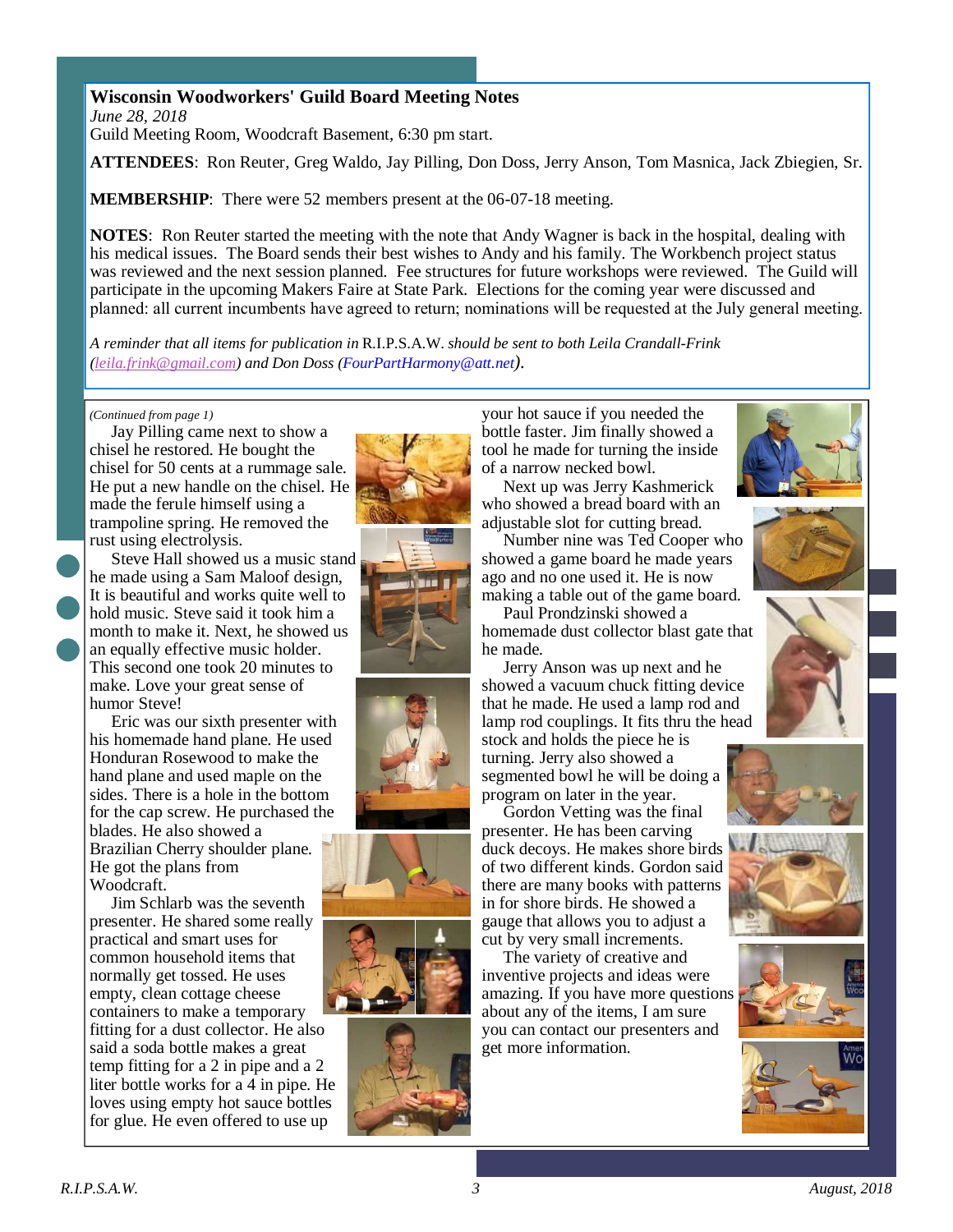#### **WWG Winners, July 2018 Meeting**

**Door prize winners** : Raffle Winners in July were; Norm Lange, Paul Prondzinske, Ron Reuter, Ron Pederson, Shawna Henderson, Lyle Husar (2), Lyle Morrison (2), Jay Pilling (2). Congratulations to you all!

Door Prize winners in July were; Dave McBride, Steve Hall, Jerry Anson, Dave Drickhamer, Rich Frink. Happy shopping!

Congratulations to all the winners!

#### **For sale items are now on WWG Website**

Please check out our 'For Sale' page(s) on the WWG Website which is updated regularly. Go to http://wiscwoodworkersguild.org/ ForSaleETC.html. Listings are screened for interest to our members. However, WWG is not responsible for the accuracy of the listings or for the quality of the products. Caveat emptor - "Let the buyer beware".

*Dave Steingart, Webmaster* 

#### **Woodworking Clubs in Wisconsin and Northern Illinois**

- Badger Woodturners Club, Madison; First Tuesday of each month, 6:30pm. badgerwoodturners.org
- Blackhawk Carving Club, Wednesdays, 8:30 11am, Ken-Rock Community Center, 3218 11th St., Rockford, IL http://blackhawkcarving.com
- Capital Area Carvers, Madison, WI; Second Tuesday of each month, 7pm. capitalareacarversofwisconsin.org
- DuPage Woodworkers, Glen Ellyn, IL, Fourth Wednesday each month except July, 7pm. dupagewoodworkers.com.
- Fox Valley Woodworking Club, Batavia, IL; First Tuesday of each month, 7:30pm; fvwwc.org
- Kettle Karvers Club, Plymouth, WI; First Wednesday each month, 6:30pm, Generations, 1500 Douglas Dr., in the Masters Gallery Foods room, Plymouth, WI. See website for other dates and times. kettlekarvers.org
- Lake Country Carvers, Oconomowoc, WI; monthly, second Thurs. 5:30pm; Ray Burow, 920-474-4075
- MAD Woodworkers, Monona, WI; Third Wednesday of each month, 6:30pm; madwoodworkers@yahoogroup.com
- Mid-Wisconsin Chippers, Neenah, WI. First Sunday each month 1:30pm; mwchippers@gmail.com
- Milwaukee Area Woodturners (MAWt), metro-Milwaukee, WI. First Monday each month 6:30pm, Woodcraft of Milwaukee; mawturners.com
- Northeast Wisconsin Woodturners, Neenah, WI; Second Saturday, Sept. thru June, 9am. NEWWoodturners.org
- Northeastern Wisconsin Woodworkers Guild, Green Bay. Third Wednesday each month, 7pm. newwg.org.
- River Bend Carving Club, Racine, WI. First & third Saturdays of the month, 9:30 11:30 am. \$3/student, 3600 N. Green Bay Rd., Racine. www.riverbendracine.org
- Rock River Valley Carvers, Janesville; First Thursday of each month, 7pm; rockrivervalleycarvers.com
- West Allis Woodworkers Club, West Allis, WI. Art Kastner, President at 414-476-9902
- International Association of Penturners (IAP), Wisconsin Chapter, meets as needed at Woodcraft of Milwaukee, Lower Level; penturners.org
- Wilson Park Woodcarvers & Woodburners, Milwaukee, Wednesdays, 8:30am Noon, Wilson Park Senior Center, 2601 W. Howard Ave., Ed Thomas, 414-427-8256
- Wisconsin River Woodcarvers, Stevens Point, 1st & 3rd Tuesdays of each month, 6pm 9pm, The Lincoln Center, 1519 Water St. www.wisconsinriverwoodcarvers.org
- Wisconsin River Woodcarvers, Wisconsin Rapids, Wednesdays, 6pm 9pm, First Congregational Church, 311 2nd St. South www.wisconsinriverwoodcarvers.org
- Wisconsin Valley Woodturners, Wausau, WI; First Thursday of each month, 7pm. wisconsinvalleywoodturners.org
- Wisconsin Wood Turner (WWT), AAW Member, Eric Meigs, President, wisconsinwoodturner.com, First Saturday each month, 9am, Woodcraft of Milwaukee, Lower Level.

The accuracy of the above information is not guaranteed. If you would like to attend a meeting, be sure to use the contact information and get confirmation. Also, if you spot any errors or changes, please send corrections to Don Doss at FourPartHarmony@att.net. Thank you!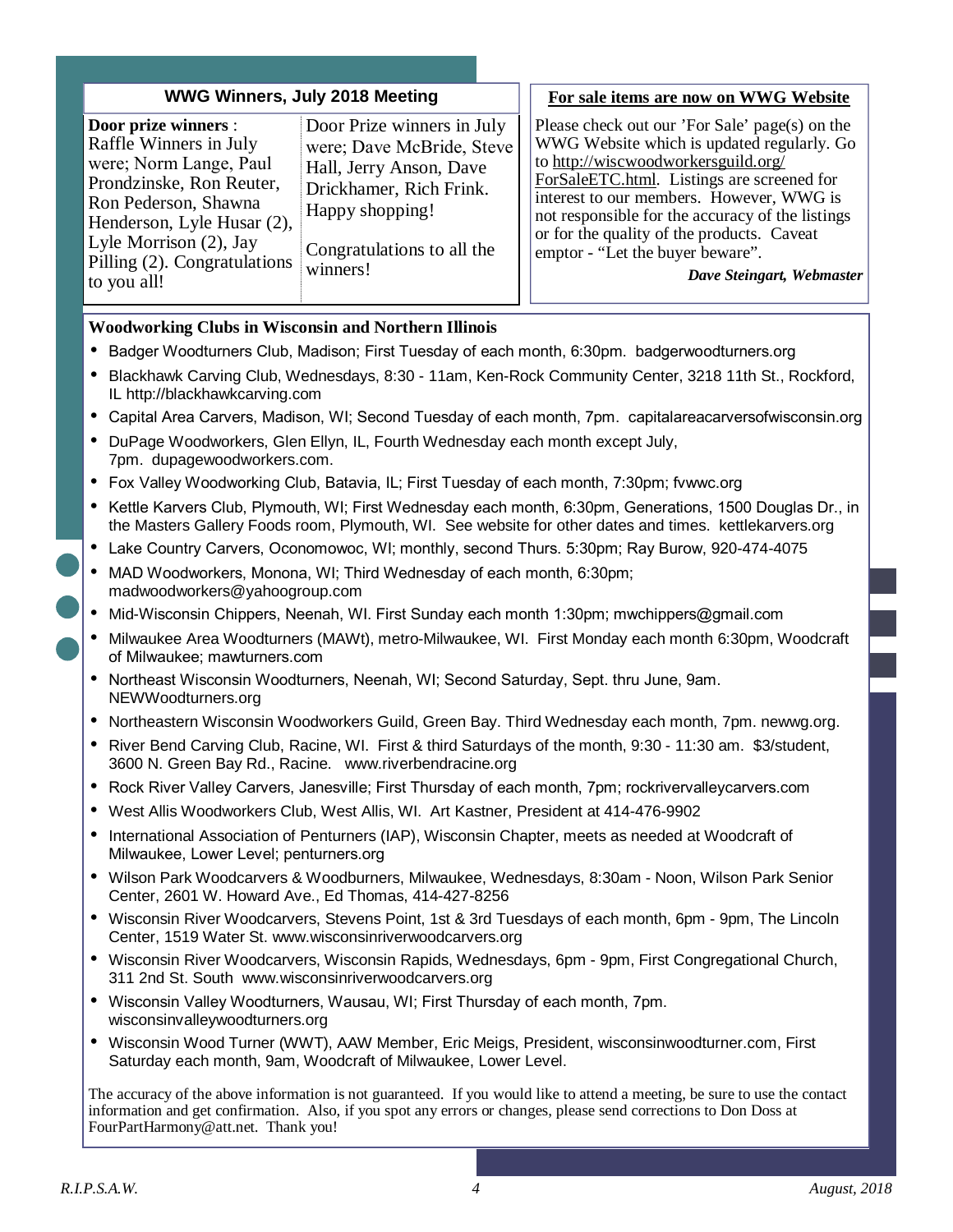# **LOCAL WORKSHOP TOURS CONTINUING**

Wisconsin Woodworkers Guild is continuing to tour member's woodworking shops. Thanks to Jim Matthew for stepping up to do the video recording and to Jay Pilling for organizing everything. Currently, Jay has five of our members who have already had their shops toured.

Recordings of the tours will be shown at upcoming WWG meetings. The first recording was of Jim Schlarb's shop which was shown at our January meeting. These presentations will be using a format that will allow questions from the audience during the playback. If necessary, the playback will be stopped to address questions.

For security reasons, recordings will NOT be made part of anything that goes outside the Guild. That limitation is specifically directed at any possibility of it going on the Internet. It won't!!

Touring of club-member workshops have been suggested by many members. Thanks to the number of members who have volunteered their shops for touring, it is conceivable that this will be an ongoing project. Tours of a few workshops might take place each year during the spring through fall timeframe and then shown at a January, February or March meeting. Although seeing a shop that is impeccably appointed will likely be of interest, the primary goal is to provide insight so that our members who may have limited space and/or limited resources can discover ways they can enjoy this wonderful hobby within their limitations. If you have any suggestions, please talk to Jay.

*Respectfully, Your Board of Directors* 

# *CALLING ALL WOULD-BE JOURNALISTS*

*Leila and I continue to be amazed at the talented journalists in our Guild, including Ron & Chris Reuter, Jay Pilling, Greg Wernisch, Jack Zibegien, Sr. and Dave Steingart. Do you have something you'd like to share with your fellow members, or* 

*would you like to do the Reflections and/or the Show 'n Tell articles for a month? If so, please send to both Leila Crandall-Frink (leila.frink@ gmail.com) and Don Doss (FourPartHarmony@ att.net). E-mail is preferred. However you can also submit your printed or hand-written copy to either of us at a meeting.* 





Maker Faire is a gathering of fascinating, curious people who enjoy learning and who love sharing what they can do. From engineers to artists to scientists to crafters, Maker Faire is a venue for these "makers" to show hobbies, experiments, projects. We call it the Greatest Show (& Tell) on Earth - a family-friendly showcase of invention, creativity, and resourcefulness. Glimpse the future and get inspired!

Maker Faire showcases the "maker movement," a growing global community of do-it-yourselfers that is pushing the boundaries of creativity, product development and manufacturing through technology, innovation and entrepreneurship.

Maker Faire Milwaukee will take place at State Fair Park's Exposition Center on Saturday, September 29th, 10am-7pm and on Sunday, September 30th, 10am-5pm.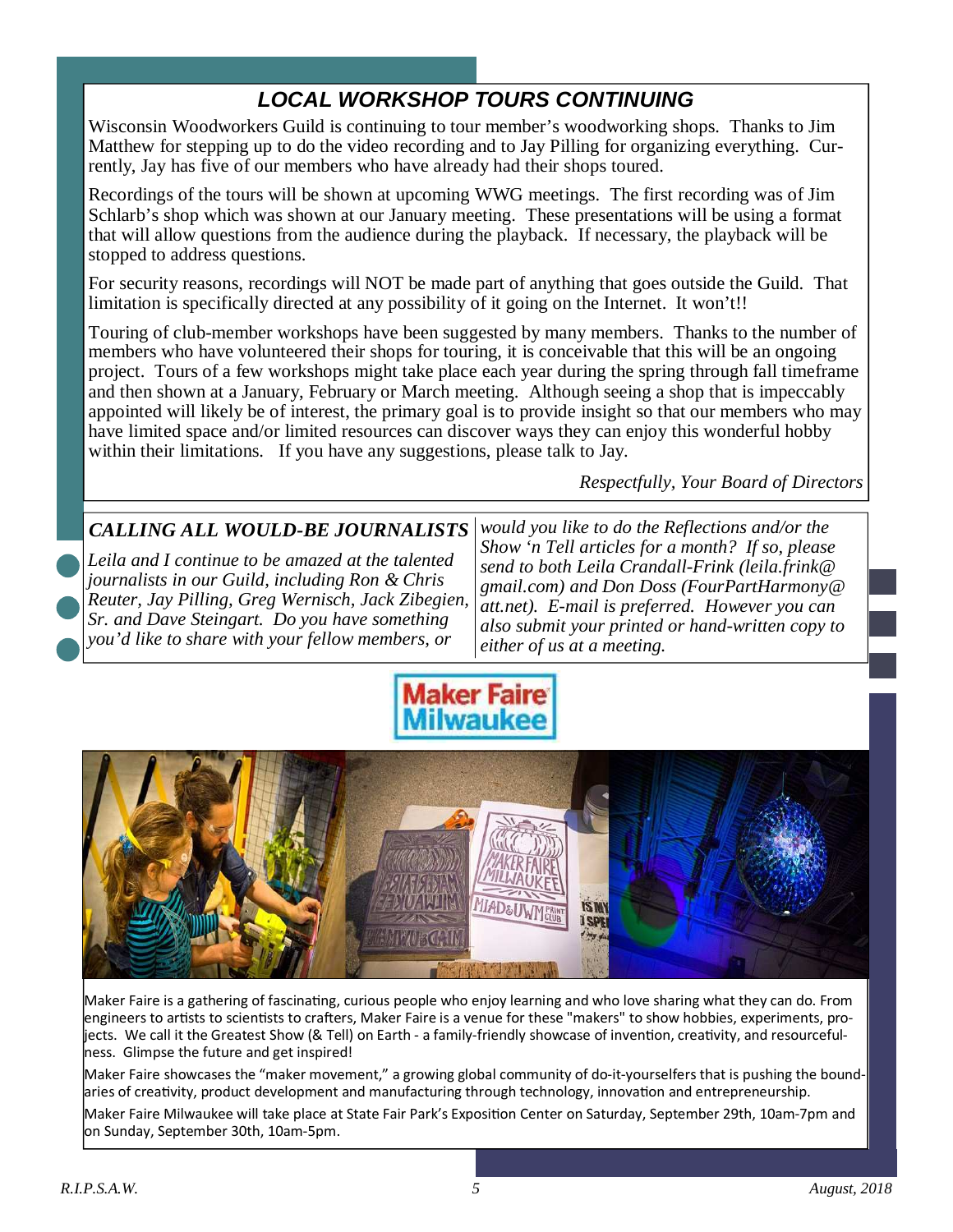

The Humane Animal Welfare Society of Waukesha County, Wisconsin, is an open admission animal shelter and full service humane society that offers pet adoption and re-homing, dog training, kids camps, spay and neuter programs, education and training, animal rescue and so much more! Incorporated in 1965, HAWS has grown along with our community, evolving into a vibrant organization and a lively facility that is the #1 resource for pets and their people. HAWS is a member of the Wisconsin Federated Humane Societies, and not affiliated with any other local or national humane society.

# In 2017, HAWS:

- **Adopted more than 3,000 pets into loving homes!**
- **Reunited almost 600 lost pets with their owners!**
- **Reached over 9,000 adults & children with educational & training programs!**
- Performed over 4,000 spay/neuter surgeries; we are closer than ever to ending **pet-overpopulation!**
- **Helped save more than 200 pets affected by natural disasters!**

### **In addition to receiving financial donations, HAWS welcomes receiving the following items for our 'guests':**

#### **Dog/Puppy Supplies:**

- ∗ Soft dog treats like Pupperoni (Please no Beggin' Strips or other bacon-shaped treats)
- ∗ Canned dog food any brand, grain-free preferred
- ∗ Canned puppy food Iams/Nutro preferred, grainfree preferred
- ∗ Limited slip/Martingale collars
- ∗ Kong toys medium, large, XL

#### **Cat/Kitten Supplies:**

- ∗ Heating pads (without auto shut-off)
- ∗ Snuggle Safe microwaveable heating pad available online
- ∗ Dry kitten/cat food grain-free preferred
- ∗ Canned kitten/cat food grain-free
- ∗ Cat toys glitter balls and plush balls

# **HAWS is a 501(c)(3) tax-exempt, non-profit organization.**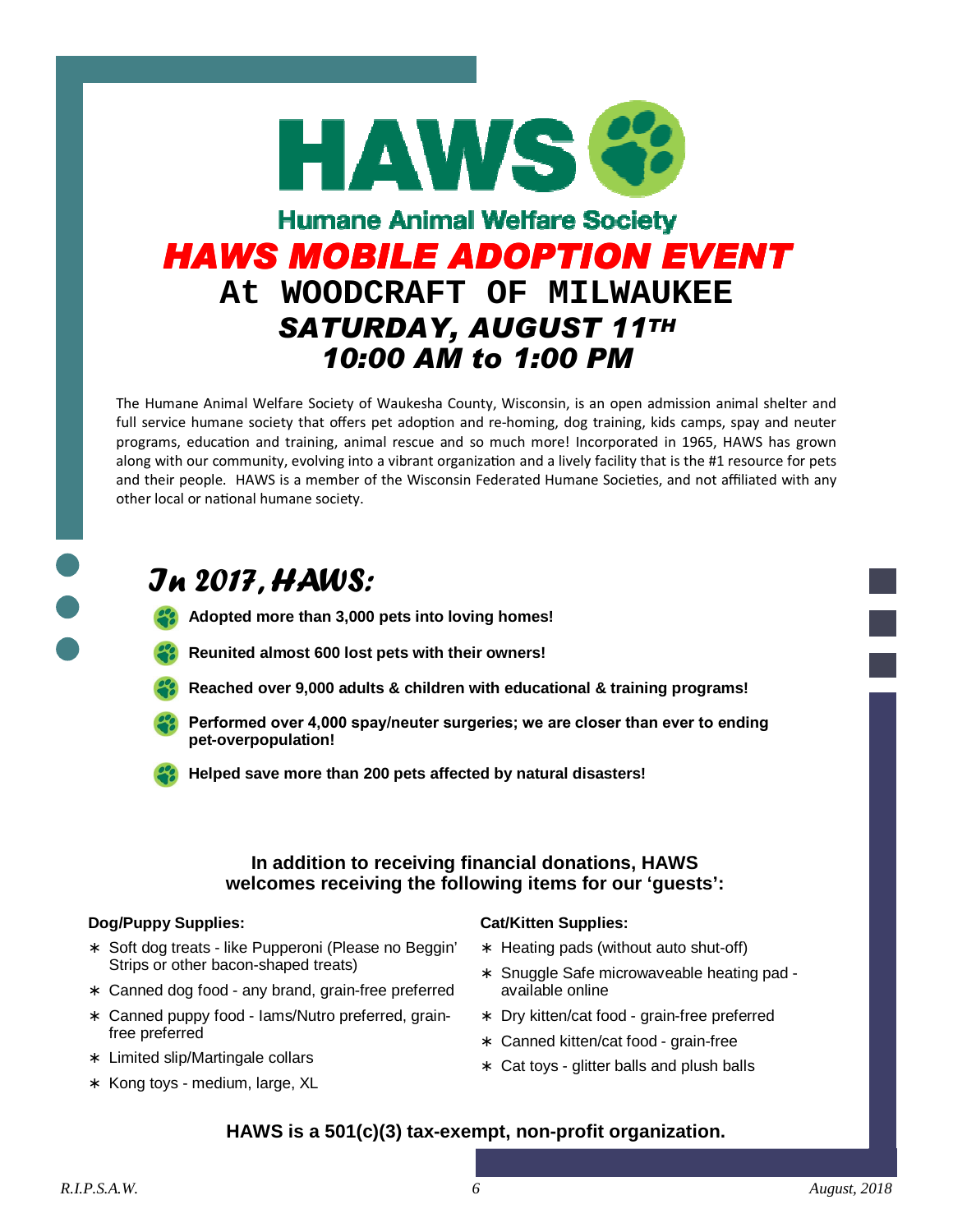